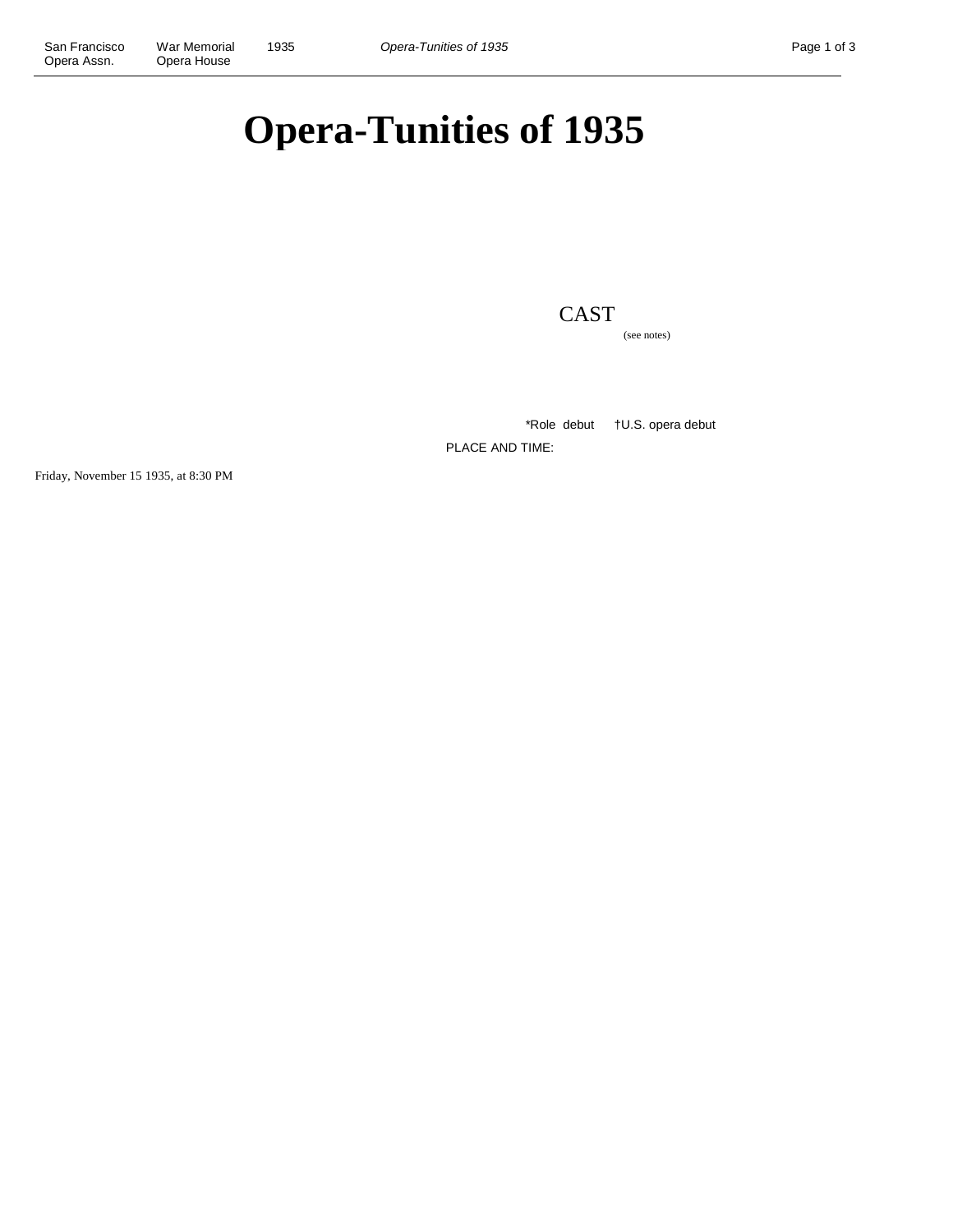#### **Sponsors:**

#### **Notes:**

PROGRAM

Mascagni, Iris -- Overture; Hymn to the Sun With Opera Chorus Scenic effects by Armando Agnini Gaetano Merola, conductor

- Verdi, La Forza del Destino -- Pace, pace Elisabeth Rethberg, soprano Richard Lert, conductor
- Gershwin, Rhapsody in Blue Bernard Katz, piano Gaetano Merola, conductor

Donizetti, Lucia di Lammermoor - Sextet Emily Hardy, soprano Eva Gruninger, mezzo Giovanni Martinelli, tenor Raymond Marlowe, tenor Douglas Beattie, bass Alfredo Gandolfi, baritone Antonio Dell'Orefice, conductor

A Few Remarks by One of the Directors

#### Ballet

 Mondonville, Arlecchinata Adolph Bolm, Evelyn Wenger, Nikolai Vasilieff Rimsky-Korsakov, Russian Carnival (from "The Snow Maiden") Evelyn Wenger, Nikolai Vasilieff, Betsy Moran, principal dancers San Francisco Opera Ballet Adolph Bolm, Director Gaetano Merola, conductor

### INTERMISSION

Joseph S. Thompson, Master of Ceremonies

Drawing for the Grand Prize The lucky number will be drawn by Miss Tasia Pogre

A Few Introductions Marion Evans, assisting

Rossini, William Tell -- Overture (no conductor could be found at the time of going to press)

The Dream That Came True Wellington, Rowland, Howell

How the Stars Got Their Start Edna Elizabeth Smith Coe Glade Giovanni Martinelli Tito Schipa Anna Young also takes a prominent part Assisted by Helen Green

A Tropical Breeze Blows In Lani and the Royal Tahitians

Der Ring Worm Turns Louis D'Angelo

Tito Schipa Jazz Band Part I -- Lulu Fox Trot -- words and music by Tito Schipa The orchestra furnished by National Broadcasting Company.